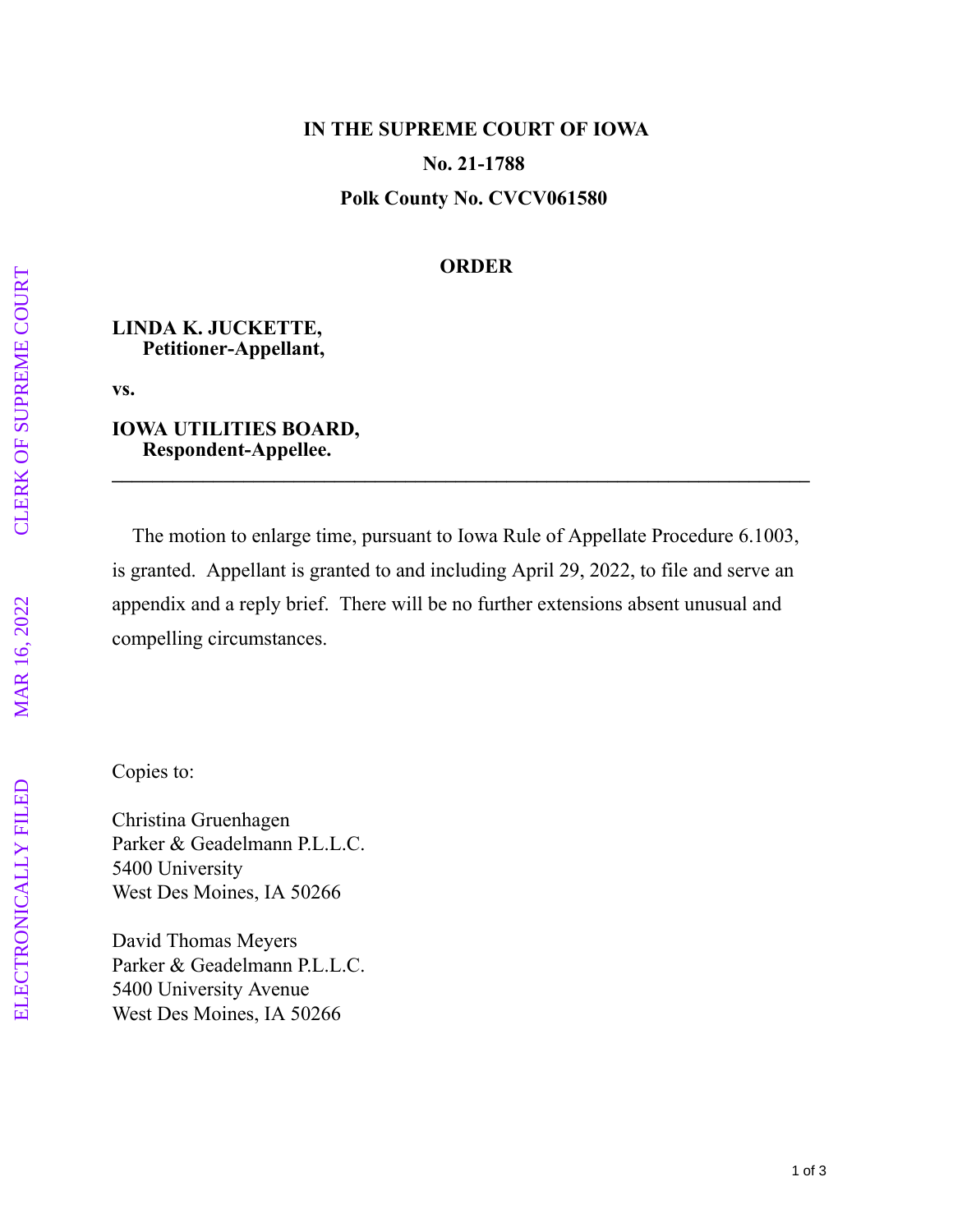Daniel Ryan Peacock Parker & Geadelmann P.L.L.C. 5400 University Avenue West Des Moines, IA 50266

John Erwin Lande 699 Walnut Street Suite 1600 Des Moines, IA 50309

William Michael Reasoner 699 Walnut Street Suite 1600 Des Moines, IA 50309-3986

Gail Joelle Beech Iowa Utilities Board 1375 E. Court Avenue Des Moines, IA 50319

Matthew Oetker Iowa Utilities Board 1375 East Court Avenue Des Moines, IA 50319

Jon Tack Iowa Utilities Board 1375 East Court Avenue Des Moines, IA 50319

Jeffrey Joseph Cook Office Of Consumer Advocate 1375 East Court Avenue Des Moines, IA 50319

Andrew Lowell Magner Midamerican Energy Company 666 Grand Avenue Suite 500 Des Moines, IA 50309